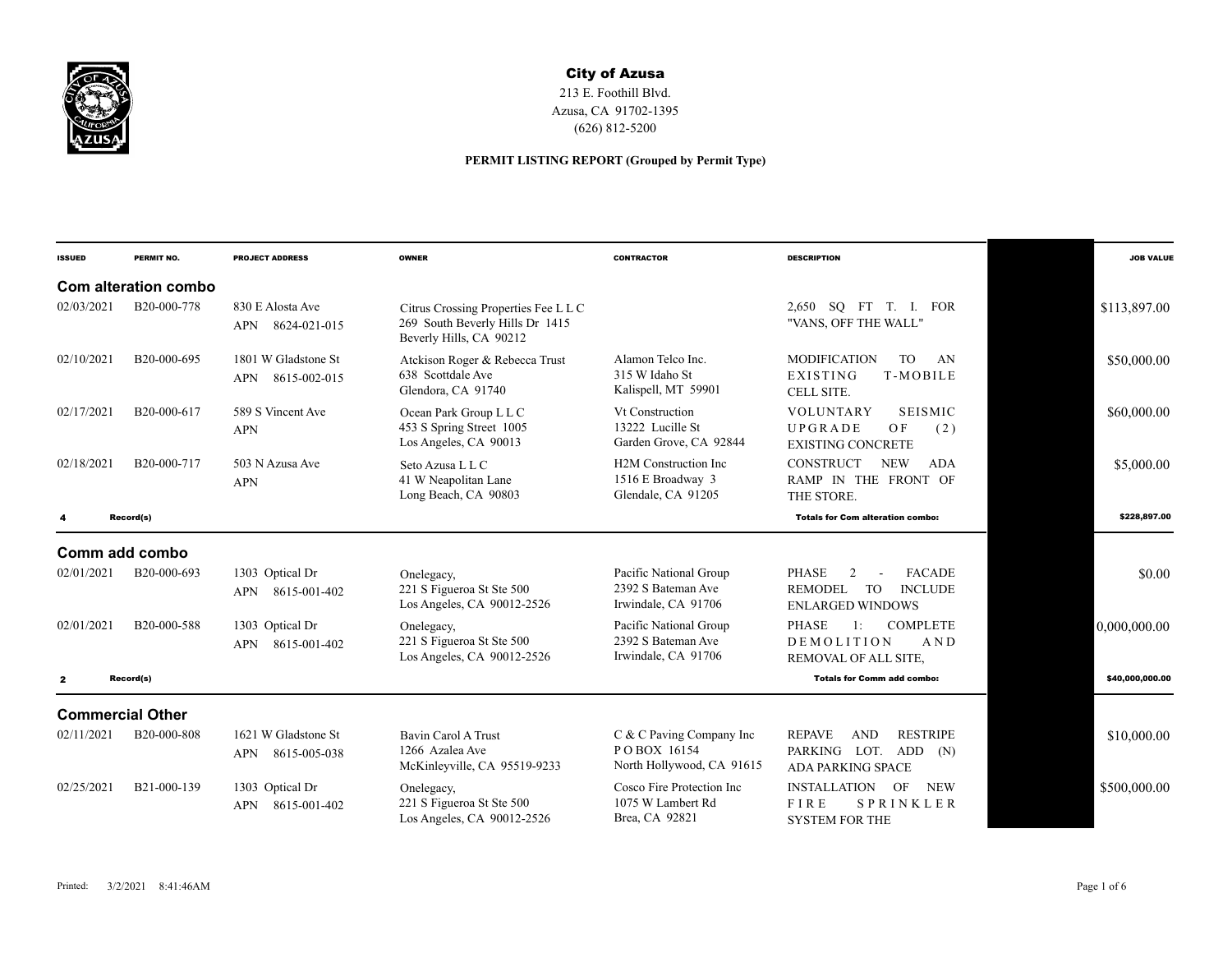| <b>ISSUED</b>     | PERMIT NO.               | <b>PROJECT ADDRESS</b>                          | <b>OWNER</b>                                                                   | <b>CONTRACTOR</b>                                                                   | <b>DESCRIPTION</b>                                                                                   | <b>FEES PAID</b> | <b>JOB VALUE</b> |
|-------------------|--------------------------|-------------------------------------------------|--------------------------------------------------------------------------------|-------------------------------------------------------------------------------------|------------------------------------------------------------------------------------------------------|------------------|------------------|
| $\mathbf{z}$      | Record(s)                |                                                 |                                                                                |                                                                                     | <b>Totals for Commercial Other:</b>                                                                  | \$5,407.88       | \$510,000.00     |
| <b>Demolition</b> |                          |                                                 |                                                                                |                                                                                     |                                                                                                      |                  |                  |
| 02/01/2021        | B21-000-074              | 1141 E Alosta Ave<br><b>APN</b>                 | Ventura Equity De L L C<br>888 S Figueroa Street 1900<br>Los Angeles, CA 90017 | La Crowns Development Inc<br>8721 Santa Monica Blvd 443<br>West Hollywood, CA 90069 | COMMERCIAL<br>DEMOLITION - WILL BE<br><b>DEMO'ING</b>                                                |                  | \$10,000.00      |
| 02/01/2021        | B21-000-075              | 1143 E Alosta Ave<br><b>APN</b>                 | Ventura Equity De L L C<br>888 S Figueroa Street 1900<br>Los Angeles, CA 90017 | La Crowns Development Inc<br>8721 Santa Monica Blvd 443<br>West Hollywood, CA 90069 | COMMERCIAL<br>DEMOLITION - WILL BE<br><b>DEMO'ING</b>                                                |                  | \$10,000.00      |
| 02/11/2021        | B <sub>21</sub> -000-095 | 701 E Heather Cir<br>APN 8625-043-060           | Zaoen Investment Llc<br>2248 Calle Liseta<br>San Dimas, CA 91773-3942          | Team Young Inc<br>13209 Garvey Avenue<br>Baldwin Park, CA 91706                     | RESIDENTIAL<br><b>DEMOLITION</b><br>OF<br>$\mathsf{A}$<br><b>GROW HOUSE - NO</b>                     |                  | \$3,000.00       |
| 02/25/2021        | B <sub>21</sub> -000-142 | 264 N Rodecker Dr<br>APN 8612-015-008           | Cuara, Jorge And Norma<br>264 N Rodecker Dr<br>Azusa, CA 91702                 |                                                                                     | R E S I D E N T I A L<br><b>DEMOLITION</b><br>OF<br>AN<br><b>UNPERMITTED CLOSET</b>                  |                  | \$500.00         |
|                   | Record(s)                |                                                 |                                                                                |                                                                                     | <b>Totals for Demolition:</b>                                                                        |                  | \$23,500.00      |
| <b>Electrical</b> |                          |                                                 |                                                                                |                                                                                     |                                                                                                      |                  |                  |
| 02/02/2021        | B21-000-071              | 229 N Angeleno Ave<br>APN 8616-019-032          | Lee. Elliott<br>229 N Angeleno Avenue<br>Azusa, CA 91702                       |                                                                                     | <b>INSTALLATION</b><br>OF<br>AN<br>CHARGER<br>FOR AN<br>EV<br>ELECTRIC VEHICLE.                      |                  | \$0.00           |
| 02/02/2021        | B21-000-072              | 131 N San Gabriel Ave<br>APN 8611-029-031       | Olivares, Jacqueline<br>131 N San Gabriel Avenue<br>Azusa, CA 91702            | H E Electric<br>2203 Sunpark Drive<br>Perris, CA 92570                              | 200<br>A M P<br>PANEL<br><b>UPGRADE</b>                                                              |                  | \$0.00           |
| 02/09/2021        | B21-000-085              | 1000 W Kirkwall Rd<br>APN 8619-007-022          | Trinh, Tuan T And Julie C<br>2872 Cumberland Rd<br>San Marino, CA 91108        | Hlc Electric Supply Co Inc<br>13327 Garvey Avenue<br>Baldwin Park, CA 91706         | <b>INSTALLATION</b><br>OF<br>(1)<br><b>ELECTRICAL</b><br><b>NEW</b><br><b>CIRCUIT (50 TO 100 HP)</b> |                  | \$0.00           |
| 02/17/2021        | B21-000-109              | 223 S Murray Ave<br>APN 8613-004-023            | Baquet, Rene P<br>223 S Murray Ave<br>Azusa, CA 91702                          | Just Electric<br>1309 Bonnie Cove Ave<br>Glendora, CA 91740                         | 200<br>A M P<br>PANEL<br>UPGRADE, ADD A<br>50<br>AMP SUB PANEL IN THE                                |                  | \$0.00           |
|                   | Record(s)                |                                                 |                                                                                |                                                                                     | <b>Totals for Electrical:</b>                                                                        |                  | \$0.00           |
| <b>Mechanical</b> |                          |                                                 |                                                                                |                                                                                     |                                                                                                      |                  |                  |
| 02/01/2021        | B21-000-073              | 1147 W Calle Del Sol Unit 4<br>APN 8617-003-012 | Lacey, Patricia A<br>1147 W Calle Del Sol<br>Azusa, CA 91702                   | <b>Quality Conservation Services</b><br>4751 Arrow Hwy<br>Montclair, CA 91763       | FAU<br><b>CHANGEOUT</b><br><b>ONLY</b><br>$-30$<br>TONS 60K<br><b>BTU'S</b><br>(LOCATED IN THE       |                  | \$0.00           |
| 02/02/2021        | B21-000-081              | 304 W 11th St<br>APN 8605-005-001               | Subee, John A III<br>304 W 11th St<br>Azusa, CA 91702                          |                                                                                     | HVAC CHANGEOUT -<br>36K<br><b>BTU</b><br>CONDENSER,<br>60K<br><b>BTU FURNACE, AND 9</b>              |                  | \$0.00           |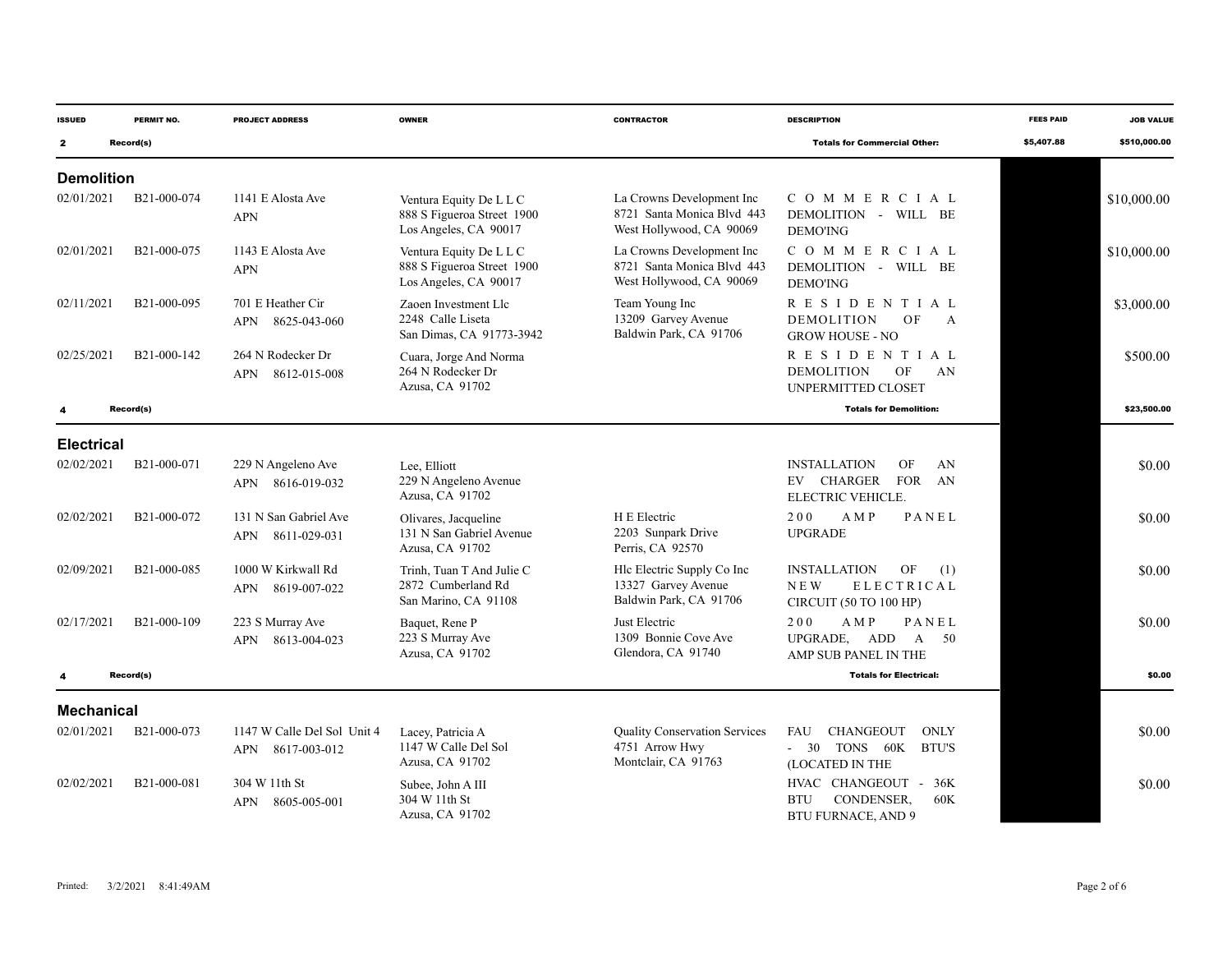| <b>ISSUED</b> | PERMIT NO.                 | <b>PROJECT ADDRESS</b>                       | <b>OWNER</b>                                                                        | <b>CONTRACTOR</b>                                                                           | <b>DESCRIPTION</b>                                                                                                     | <b>JOB VALUE</b> |
|---------------|----------------------------|----------------------------------------------|-------------------------------------------------------------------------------------|---------------------------------------------------------------------------------------------|------------------------------------------------------------------------------------------------------------------------|------------------|
| 02/04/2021    | B <sub>21</sub> -000-088   | 1040 E Gaillard St<br>8629-015-008<br>APN    | Home Love Property Holdings<br>1040 E Gaillard Street<br>Azusa, CA 91702            | 2323 Mary Street<br>Riverside, CA 92506                                                     | M B Plumbing Air Conditioning $&HVAC$ CHANGEOUT - 3<br>TON AC AND 60K BTU<br>FURNACE. NO DUCT                          | \$0.00           |
| 02/09/2021    | B21-000-098                | 1864 Forest Dr<br>8684-041-099<br><b>APN</b> | Garrison, Gwen E<br>1864 Forest Dr<br>Azusa, CA 91702-6242                          | 22801 Ventura Blvd Ste 101<br>Woodland Hills, CA 91367                                      | Aeris Heating And Air Conditionii HVAC CHANGEOUT - 36K<br><b>BTU</b><br>COMPRESSOR.<br>50K<br><b>BTU FURNACE AND 9</b> | \$0.00           |
| 02/11/2021    | B21-000-105                | 755 W 2nd St<br><b>APN</b>                   | Huizar, Salvador<br>755 W 2nd Street<br>Azusa, CA 91702                             | Air On Time Co<br>1534 Industrial Park St B<br>Covina, CA 91722                             | N E W<br>H V A C<br>INSTALLATION - 3 TON<br>AC AND HEATING UNIT -                                                      | \$0.00           |
| 02/17/2021    | B21-000-106                | 116 N Dalton Ave<br>APN 8611-034-027         | Rodriguez, Felipe And Breceda Maria<br>116 N Dalton Ave<br>Azusa, CA 91702          | Reliable Energy Management Inc W A L L<br>6250 Paramount Blvd<br>Paramount, CA 90723        | HATER<br>CHANGEOUT - LIKE FOR<br>LIKE - 35K BTU'S                                                                      | \$0.00           |
| 6             | Record(s)                  |                                              |                                                                                     |                                                                                             | <b>Totals for Mechanical:</b>                                                                                          | \$0.00           |
|               | <b>MF Remodel Combo</b>    |                                              |                                                                                     |                                                                                             |                                                                                                                        |                  |
| 02/01/2021    | B20-000-508                | 140 E Newburgh St<br>APN 8621-024-019        | Group X Rosemead Properties Lp<br>4900 Santa Anita Ave Ste 2C<br>El Monte, CA 91731 |                                                                                             | THE<br>FRONT OF<br>REHAB<br><b>BUILDING</b><br><b>REPLACE</b><br>$\sim$<br>4X12 BEAM AND (3) 4X6                       | \$7,500.00       |
| 1             | Record(s)                  |                                              |                                                                                     |                                                                                             | <b>Totals for MF Remodel Combo:</b>                                                                                    | \$7,500.00       |
|               | <b>MIXED USE-COMM, RES</b> |                                              |                                                                                     |                                                                                             |                                                                                                                        |                  |
| 02/03/2021    | B18-000-557                | 619 N San Gabriel Ave<br>APN 8611-005-031    | Xie, Andy L And Kerry<br>2039 Milan Ave<br>South Pasadena, CA 91030-4636            | <b>Aladdin Construction</b><br>9740 La Canada Way<br>Sunland, CA 91040                      | USE<br><b>NEW</b><br>MIXED<br>BUILDING - 899 SO FT<br><b>COMMERCIAL SHELL</b>                                          | \$1,331,987.00   |
| -1            | Record(s)                  |                                              |                                                                                     |                                                                                             | <b>Totals for MIXED USE-COMM, RES:</b>                                                                                 | \$1,331,987.00   |
|               | PHOTOVOLTAIC SYSTEM        |                                              |                                                                                     |                                                                                             |                                                                                                                        |                  |
| 02/01/2021    | B20-000-544                | 1720 Ranch Rd<br><b>APN</b>                  | Vasquez Sr, Arthur<br>1720 Ranch Rd<br>Azusa, CA 91702                              |                                                                                             | <b>INSTALLATION</b><br>OF<br>27<br>ROOF MOUNTED<br>SOLAR<br>PANELS, 27                                                 | \$32,000.00      |
| 02/01/2021    | B21-000-033                | 614 E Camellia Way<br><b>APN</b>             | Martin, Jonathan<br>614 E Camellia Way<br>Azusa, CA 91702                           | Sunpower By Sea Bright Solar<br>1785 Industrial Park Avenue Bld; ROOF<br>Redlands, CA 92374 | INSTALLATION OF<br><b>NEW</b><br><b>PV</b><br><b>MOUNTED</b><br><b>SYSTEM WITH 24</b>                                  | \$16,000.00      |
| 02/04/2021    | B21-000-046                | 301 S Sunset Ave<br>APN 8614-022-022         | Lovos, Sophia<br>301 S Sunset Ave<br>Azusa, CA 91702                                | Freedom Forever Llc<br>43445 Business Park Drive 110 ROOF<br>Temecula, CA 92590             | <b>INSTALLATION</b><br><b>NEW</b><br>OF<br><b>MOUNTED</b><br><b>PV</b><br><b>SYSTEM WITH 33</b>                        | \$25,000.00      |
| 02/11/2021    | B20-000-586                | 962 E Citrus Edge St<br>8629-009-011<br>APN  | Rangel, Javier<br>E                                                                 | Paradise Renewables<br>14111 La Gloria Street<br>La Mirada, CA 90638                        | <b>INSTALLATION</b><br>OF<br><b>NEW</b><br><b>MOUNTED</b><br><b>PV</b><br><b>ROOF</b><br><b>SYSTEM WITH 18</b>         | \$17,000.00      |
| 4             | Record(s)                  |                                              |                                                                                     |                                                                                             | <b>Totals for PHOTOVOLTAIC SYSTEM:</b>                                                                                 | \$90,000.00      |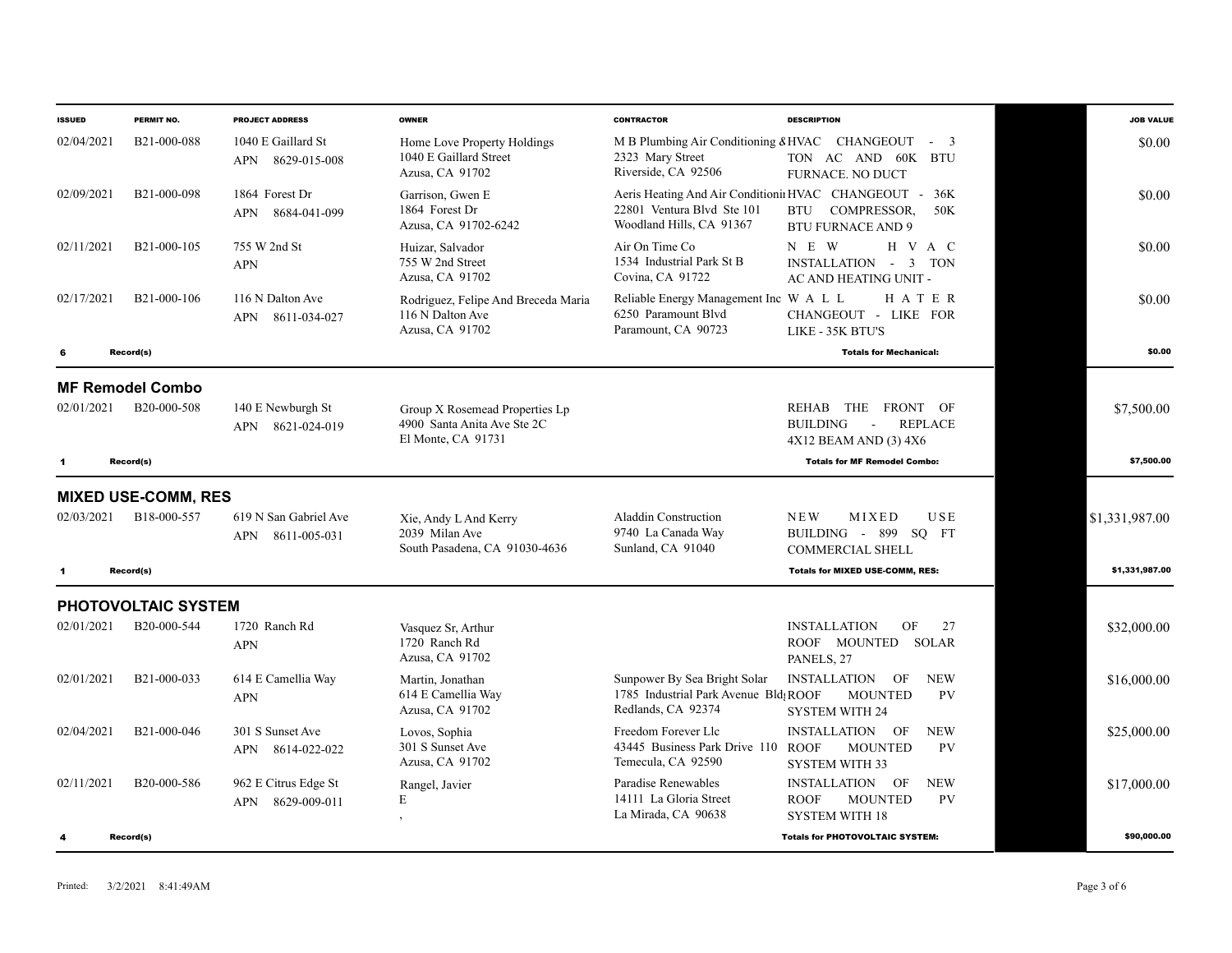| <b>ISSUED</b>   | PERMIT NO.  | <b>PROJECT ADDRESS</b>                            | <b>OWNER</b>                                                                   | <b>CONTRACTOR</b>                                                                                  | <b>DESCRIPTION</b>                                                                             |             | <b>JOB VALUE</b> |
|-----------------|-------------|---------------------------------------------------|--------------------------------------------------------------------------------|----------------------------------------------------------------------------------------------------|------------------------------------------------------------------------------------------------|-------------|------------------|
| <b>Plumbing</b> |             |                                                   |                                                                                |                                                                                                    |                                                                                                |             |                  |
| 02/09/2021      | B21-000-097 | 1786 Ridge View Dr<br>8684-044-026<br><b>APN</b>  | Elofson. Matthew D & Lisa N<br>1786 Ridge View Dr<br>Azusa, CA 91702-1461      | <b>Rescue Rooter</b><br>706 Arrow Hwy<br>Azusa, CA 91702                                           | HEATER<br>WATER<br><b>CHANGEOUT</b><br><b>SAME</b><br>$\overline{a}$<br><b>LOCATION</b>        |             | \$0.00           |
| 02/17/2021      | B21-000-115 | 409 E 11th St<br>APN 8608-009-012                 | Chapman Helen G Co Tr Helen G Chap<br>8937 Aksarben Dr<br>Orangevale, CA 95662 | <b>Rescue Rooter</b><br>706 Arrow Hwy<br>Azusa, CA 91702                                           | <b>INSTALLATION</b><br>OF<br><b>NEW</b><br>SEWER CLEAN OUT.                                    |             | \$0.00           |
| 02/18/2021      | B21-000-127 | 915 N Alameda Ave 1 & 2<br>8608-019-008<br>APN    | Espantman, Marta<br>915 N Alameda Ave<br>Azusa, CA 91702-2437                  | Western Suppreme Rooter<br>126 E Santa Clara 1<br>Arcadia, CA 91006                                | WATER<br>HEATER<br>CHANGEOUT<br>(SAME)<br><b>LOCATION) FOR UNITS 1</b>                         |             | \$0.00           |
| 3               | Record(s)   |                                                   |                                                                                |                                                                                                    | <b>Totals for Plumbing:</b>                                                                    |             | \$0.00           |
| <b>Pool</b>     |             |                                                   |                                                                                |                                                                                                    |                                                                                                |             |                  |
| 02/04/2021      | B21-000-084 | 1015 E Gladstone St<br>8629-016-029<br>APN        | Easter, Fred III And Tina<br>1015 E Gladstone St<br>Azusa, CA 91702            | Secard Pools Inc.<br>403 Sultana<br>Ontario Calif.                                                 | <b>NEW</b><br>288<br>SQ<br>$FT$ IN<br><b>GROUND</b><br>VINYL<br>LINER<br><b>SWIMMING POOL.</b> | \$20,995.00 |                  |
| $\mathbf{1}$    | Record(s)   |                                                   |                                                                                |                                                                                                    | <b>Totals for Pool:</b>                                                                        |             | \$20,995.00      |
| Reroof          |             |                                                   |                                                                                |                                                                                                    |                                                                                                |             |                  |
| 02/03/2021      | B21-000-083 | 366 W 3rd St<br>APN 8616-019-024                  | Kuwaye, Dennis K And Grace<br>366 W 3rd St<br>Azusa, CA 91702                  | Reliable Roofing<br>12441 Chandler Blvd<br>Valley Village, CA 91607                                | REROOF -<br>RESIDENTIAL<br>18 SOS - HOUSE AND<br><b>GARAGE - TEAR OFF</b>                      |             | \$5,059.00       |
| 02/10/2021      | B21-000-104 | 600 Hidden Valley Dr<br>APN 8684-043-007          | Sarkisyan, Edward And Irina<br>600 Hidden Valley Dr<br>Azusa, CA 91702         | Bazan Roofing Inc<br>232 S Noble Avenue<br>Azusa, CA 91702                                         | RESIDENTIAL REROOF<br>$\sim$<br>23 SQS - REMOVE (E)<br>TILE. RESHEATH AREAS                    | \$10,000.00 |                  |
| 02/17/2021      | B21-000-117 | 929 W Sierra Madre Ave 1-4<br>8617-006-086<br>APN | Haven Management<br>9201 Archibald Avenue<br>Rancho Cucamonga, CA              | Heritage Design Build & Consulti RESIDENTIAL<br>546 W Emporia<br>Ontario, CA 91762                 | <b>REROOF</b><br>SOS<br>36<br><b>UNITS</b><br>$\sim 100$<br>-1<br>THROUGH 4 - TEAR OFF         | \$10.118.00 |                  |
| 02/17/2021      | B21-000-118 | 941 W Sierra Madre Ave 1-4<br>8617-006-086<br>APN | Haven Management<br>9201 Archibald Avenue<br>Rancho Cucamonga, CA              | Heritage Design Build & Consulti RESIDENTIAL<br>546 W Emporia<br>Ontario, CA 91762                 | <b>REROOF</b><br>SOS<br><b>UNITS</b><br>36<br>$\sim$<br>$\overline{1}$<br>THROUGH 4 - TEAR OFF | \$10,118.00 |                  |
| 02/17/2021      | B21-000-119 | 250 N Dominguez Pl<br>APN 8612-011-027            | Angel, Rosa Angle<br>250 N Dominguez Pl<br>Azusa, CA 91702-3715                | Dan Contractor<br>8063 La Crosse Way<br>Riverside, CA 92508                                        | RESIDENTIAL REROOF<br>$\sim$<br>20 SQS - HOUSE AND<br><b>GARAGE - TEAR OFF</b>                 |             | \$8,928.00       |
| 02/17/2021      | B21-000-114 | 328 N Twintree Ave<br>8624-004-008<br><b>APN</b>  | Reyes, Manuel G<br>328 N Twintree Ave<br>Azusa, CA 91702                       | Marco Acevedo<br>415 N Durrell Ave<br>Azusa, CA 91702                                              | RESIDENTIAL<br>REROOF<br>$\sim$ $-$<br>$SQS -$<br>TEAR OFF<br>23<br><b>EXISTING ROOFING</b>    | \$10,647.00 |                  |
| 02/18/2021      | B21-000-113 | 962 E Alford St<br>APN 8629-007-011               | Vasquez, Ramon Jr<br>962 E Alford St<br>Azusa, CA 91702                        | Legend Construction Services Inc RESIDENTIAL REROOF<br>4315 E Lowell Street D<br>Ontario, CA 91761 | $\sim$<br>32 SQS - HOUSE AND<br><b>GARAGE - TEAR OFF</b>                                       |             | \$8,994.00       |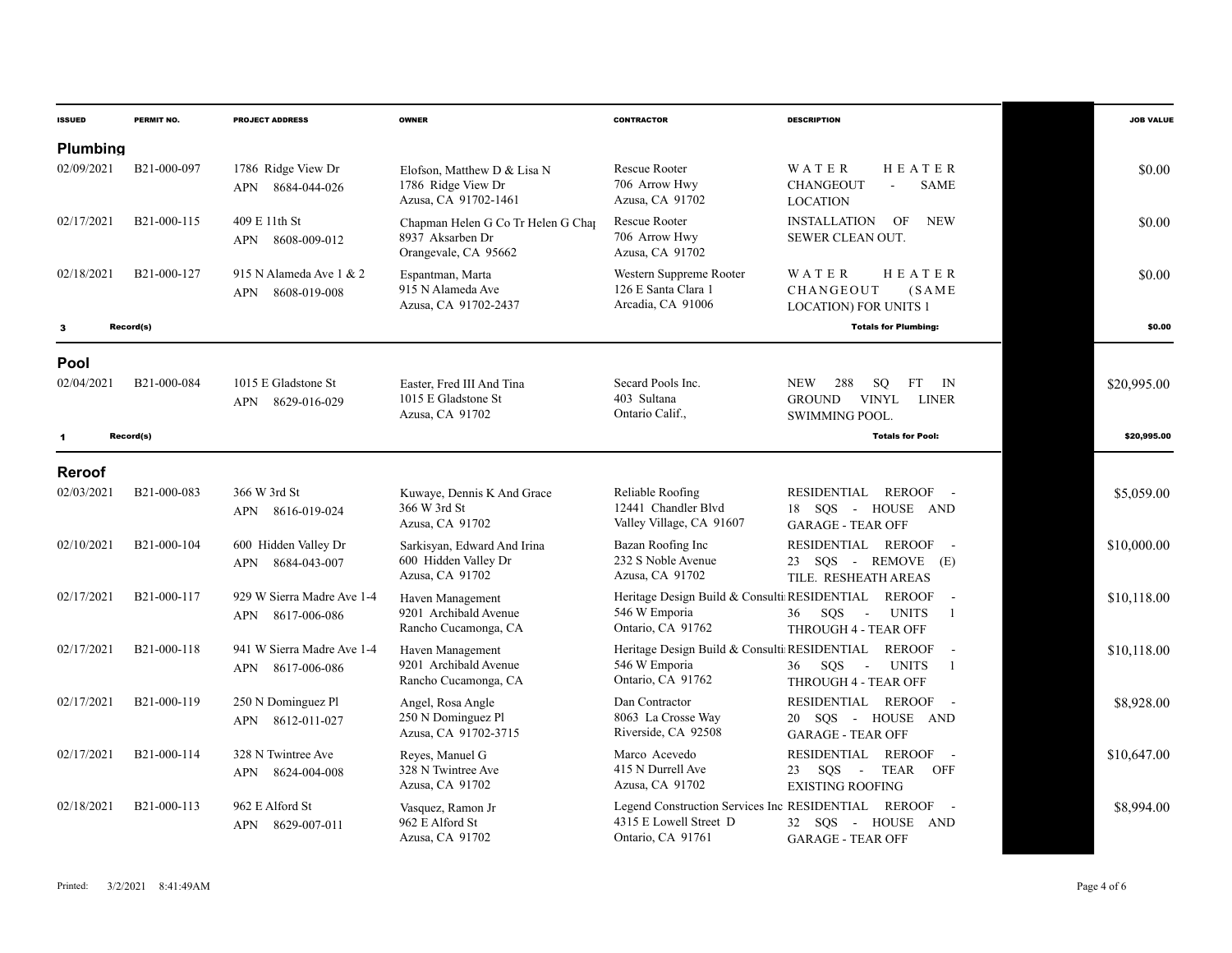| <b>ISSUED</b> | PERMIT NO.               | <b>PROJECT ADDRESS</b>                           | <b>OWNER</b>                                                               | <b>CONTRACTOR</b>                                                                | <b>DESCRIPTION</b>                                                                                    | <b>JOB VALUE</b> |
|---------------|--------------------------|--------------------------------------------------|----------------------------------------------------------------------------|----------------------------------------------------------------------------------|-------------------------------------------------------------------------------------------------------|------------------|
| 02/18/2021    | B21-000-124              | 322 E Montello Dr<br>APN<br>8608-007-019         | Mendoza Mark And Suzanne Trust Hig<br>322 E Montello Dr<br>Azusa, CA 91702 |                                                                                  | RESIDENTIAL<br>REROOF -<br>19 SOS - HOUSE AND<br><b>GARAGE - TEAR OFF</b>                             | \$5,340.00       |
| 02/18/2021    | B21-000-125              | 1528 N Hilltop Dr<br>8684-036-038<br>APN         | Ortiz, Gilbert Jr And Terri D<br>1528 N Hilltop Dr<br>Azusa, CA 91702      | West Coast Better Homes, Inc.<br>3501 W Burbank Blvd<br>Burbank, CA 91505        | RESIDENTIAL REROOF -<br>33 SOS - HOUSE AND<br><b>GARAGE - TEAR OFF</b>                                | \$14,731.00      |
| 02/24/2021    | B21-000-132              | 1110 N Alameda Ave<br>8608-011-022<br><b>APN</b> | Cleary, Robert B And Sonia E<br>1110 N Alameda Ave<br>Azusa, CA 91702      |                                                                                  | <b>SQUARES</b><br><b>REMOVE</b><br>15<br><b>AND REROOF</b>                                            | \$4,216.00       |
| 02/25/2021    | B21-000-131              | 784 W Lori Ann Ave<br>8617-007-004<br>APN        | Ceniza, Dolores E<br>784 W Lori Ann Ave<br>Azusa, CA 91702                 | West Coast Better Homes, Inc.<br>3501 W Burbank Blvd<br>Burbank, CA 91505        | RESIDENTIAL<br>REROOF -<br>22 SOS - HOUSE AND<br><b>GARAGE - TEAR OFF</b>                             | \$6,184.00       |
| 02/25/2021    | B21-000-144              | 214 N Azusa Ave<br><b>APN</b>                    | Perez, Lora<br>3228 Florinda Street<br>Pomona, CA 91767                    |                                                                                  | RESIDENTIAL REROOF<br>$\sim$ 10 $\pm$<br>10 SQS - HOUSE ONLY -<br><b>TEAR OFF EXISTING</b>            | \$2,811.00       |
| 12            | Record(s)                |                                                  |                                                                            |                                                                                  | <b>Totals for Reroof:</b>                                                                             | \$97,146.00      |
|               | <b>SF addition combo</b> |                                                  |                                                                            |                                                                                  |                                                                                                       |                  |
| 02/11/2021    | B21-000-080              | 1040 E Gaillard St<br>8629-015-008<br>APN        | HL3 Golf LLC                                                               | Advantage Design & Build<br>103 E Lemon Avenue 211<br>Monrovia, CA 91016         | LEGALIZE<br>408<br>SO FT<br>SOLID ATTACHED PATIO<br><b>COVER LOCATED IN THE</b>                       | \$10,396.00      |
| 02/25/2021    | B21-000-141              | 264 N Rodecker Dr<br>APN 8612-015-008            | Cuara, Jorge And Norma<br>264 N Rodecker Dr<br>Azusa, CA 91702             |                                                                                  | LEGALIZE<br>324 SQ FT<br>ATTACHED SOLID PATIO<br><b>COVER LOCATED IN THE</b>                          | \$10,087.00      |
| $\mathbf{z}$  | Record(s)                |                                                  |                                                                            |                                                                                  | <b>Totals for SF addition combo:</b>                                                                  | \$20,483.00      |
|               | <b>SF remodel combo</b>  |                                                  |                                                                            |                                                                                  |                                                                                                       |                  |
| 02/01/2021    | B21-000-076              | 120 N Soldano Ave<br>APN<br>8611-035-002         | Parra, Diane<br>120 N Soldano Avenue<br>Azusa, CA 91702                    | Easy Socal Builders Inc<br>5777 W Century Blvd 1110<br>Los Angeles, CA 90045     | <b>INTERIOR</b><br>REMODEL TO<br><b>THE</b><br><b>KITCHEN</b><br><b>AREA</b><br><b>ONLY - REPLACE</b> | \$9,300.00       |
| 02/03/2021    | B21-000-077              | 914 N Azusa Ave<br>8608-019-018<br>APN           | Garcia Maria T Trust<br>324 W Ellsworth St<br>Azusa, CA 91702-1415         |                                                                                  | INTERIOR REMODEL TO<br><b>THE</b><br><b>KITCHEN</b><br><b>AREA</b><br><b>ONLY - WILL BE</b>           | \$3,500.00       |
| 02/04/2021    | B21-000-089              | 706 E Glenlyn Dr<br>8624-020-013<br>APN          | Herda, Anthony M<br>706 E Glenlyn Dr<br>Azusa, CA 91702                    | Catpro Restoration Services Inc<br>5382 Somerset Street<br>Los Angeles, CA 90032 | <b>RESIDENTIAL</b><br><b>INTERIOR</b><br>REMODEL/REPAIR<br>$\sim$<br>KITCHEN REMODEL TO               | \$10,000.00      |
| 02/08/2021    | B <sub>21</sub> -000-082 | 432 S Angeleno Ave<br>APN 8614-016-012           | Suchin, Rapeepun<br>432 S Angeleno Ave<br>Azusa, CA 91702                  | <b>Expert Home Builders Inc</b><br>5800 S Eastern Avenue<br>Commerce, CA 90040   | INTERIOR REMODEL<br>TO<br>THE BATHROOM ONLY -<br>WILL ADD NEW TILE,                                   | \$12,000.00      |